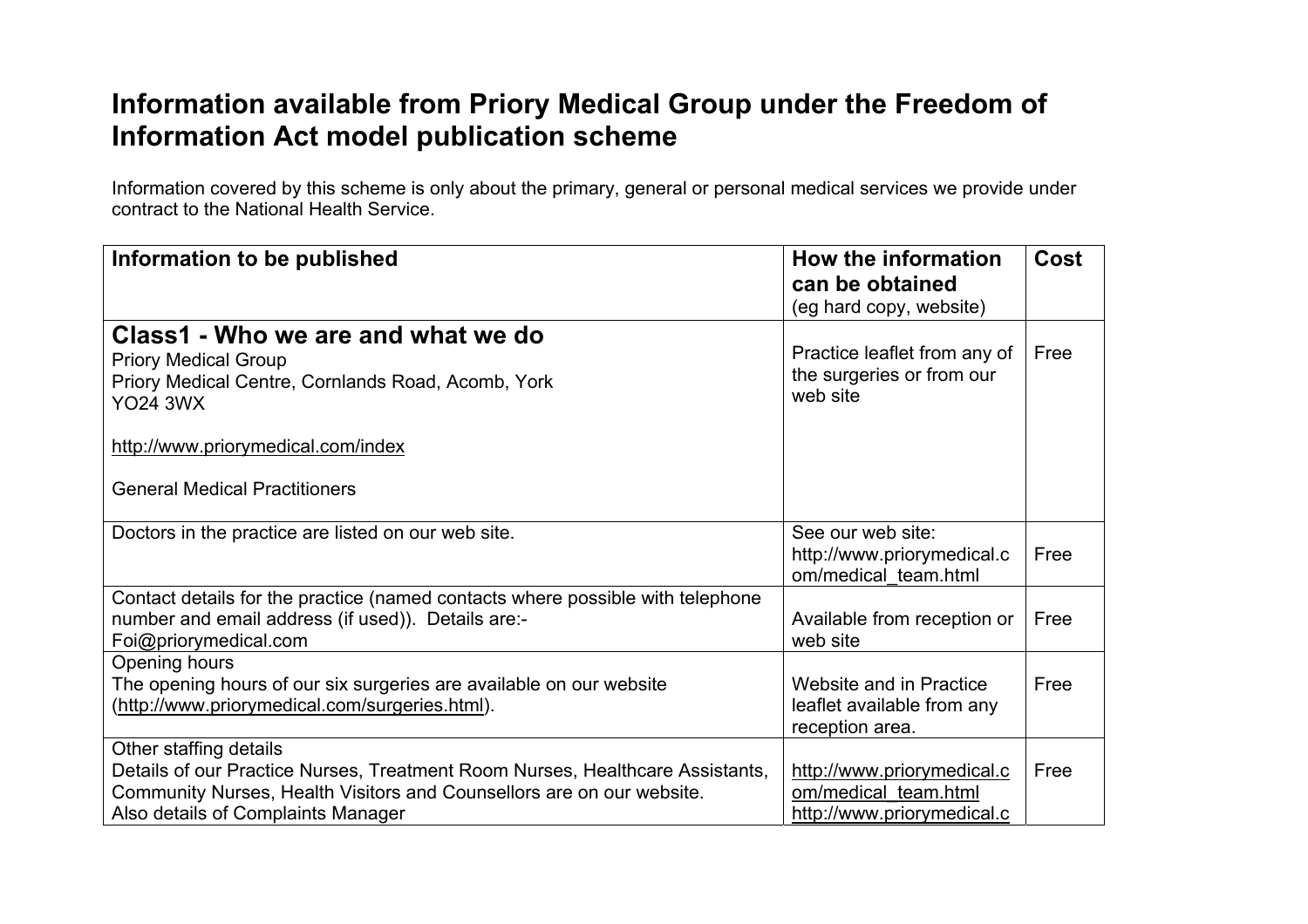|                                                                                                                         | om/contact_us.html                         |     |
|-------------------------------------------------------------------------------------------------------------------------|--------------------------------------------|-----|
| <b>Costs.</b> In line with FOI Fees Regulations, requests will be processed without any charge unless the cost involved |                                            |     |
| exceeds £450. This is indicated by "***" in the cost column.                                                            |                                            |     |
|                                                                                                                         |                                            |     |
| Class 2 – What we spend and how we spend it                                                                             |                                            |     |
| (Financial information relating to projected and actual income and expenditure,                                         |                                            |     |
| procurement, contracts and financial audit)                                                                             | Email request to:                          | *** |
|                                                                                                                         | Foi@priorymedical.com                      |     |
| Current and previous financial year as a minimum                                                                        |                                            | *** |
| Total cost to the PCT/LHB/HSSB of our contracted services.                                                              | Email request as above                     |     |
| Audit of NHS income                                                                                                     | Email request as above                     | *** |
|                                                                                                                         |                                            |     |
| Class 3 – What our priorities are and how we are doing                                                                  |                                            |     |
| (Strategies and plans, performance indicators, audits, inspections and reviews)                                         | Email request to:                          |     |
|                                                                                                                         | Foi@priorymedical.com                      | *** |
| Current and previous year as a minimum                                                                                  |                                            |     |
|                                                                                                                         |                                            | *** |
| Plans for the development and provision of NHS services                                                                 | Email request as above                     |     |
|                                                                                                                         |                                            |     |
|                                                                                                                         |                                            |     |
| Class 4 – How we make decisions                                                                                         |                                            |     |
| (Decision making processes and records of decisions)                                                                    |                                            |     |
|                                                                                                                         | Email request to:                          | *** |
| Current and previous year as a minimum                                                                                  | Foi@priorymedical.com                      |     |
|                                                                                                                         |                                            |     |
|                                                                                                                         |                                            | *** |
| Records of decisions made in the practice affecting the provision of NHS<br>services                                    | Email request to:<br>Foi@priorymedical.com |     |
|                                                                                                                         |                                            |     |
|                                                                                                                         |                                            |     |
| Class 5 – Our policies and procedures                                                                                   |                                            |     |
| (Current written protocols, policies and procedures for delivering our services                                         |                                            |     |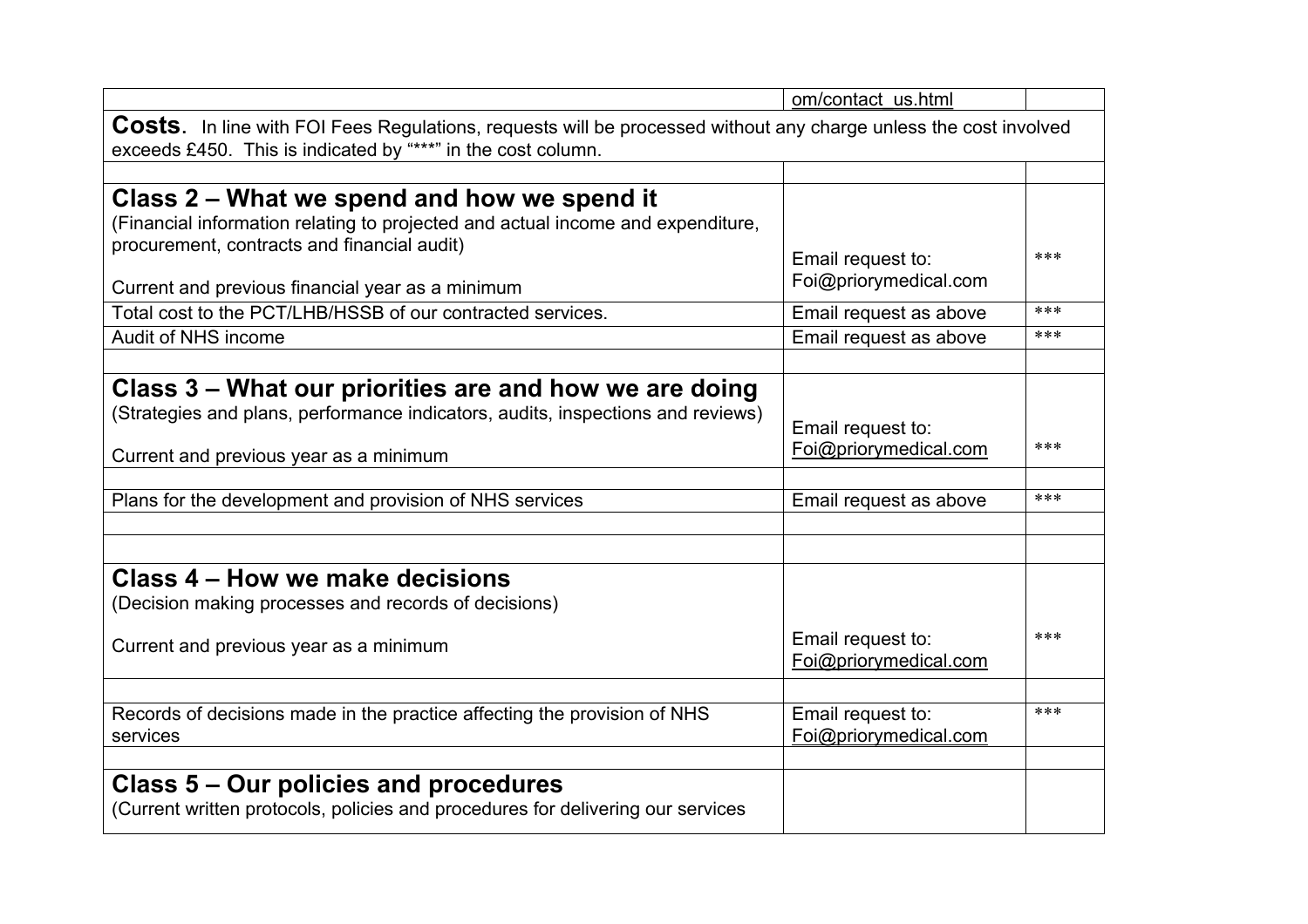| and responsibilities)                                                                                                                                 |                                                                               |       |
|-------------------------------------------------------------------------------------------------------------------------------------------------------|-------------------------------------------------------------------------------|-------|
| Current information only (mark "not held" against any policies not actually held)                                                                     | Email request to:<br>Foi@priorymedical.com                                    |       |
| Policies and procedures about the employment of staff                                                                                                 | Email request as above                                                        | ***   |
| Internal instructions to staff and policies relating to the delivery of services                                                                      | Email request as above                                                        | $***$ |
| Equality and diversity policy                                                                                                                         | Email request as above                                                        | ***   |
| Health and safety policy                                                                                                                              | Email request as above                                                        | ***   |
| Complaints procedures (including those covering requests for information and<br>operating the publication scheme)                                     | Email request as above                                                        | ***   |
| Records management policies (records retention, destruction and archive)                                                                              | Email request as above                                                        | ***   |
| Data protection policies                                                                                                                              | Email request as above                                                        | ***   |
| Policies and procedures for handling requests for information                                                                                         | Email request as above                                                        | ***   |
| Patients' charter                                                                                                                                     | Email request as above                                                        | ***   |
|                                                                                                                                                       |                                                                               |       |
| <b>Class 6 – Lists and Registers</b>                                                                                                                  | Not held                                                                      |       |
| Currently maintained lists and registers only                                                                                                         |                                                                               |       |
| Any publicly available register or list (if any are held this should be publicised; in most<br>circumstances existing access provisions will suffice) | Not held                                                                      |       |
|                                                                                                                                                       |                                                                               |       |
| Class 7 - The services we offer                                                                                                                       |                                                                               |       |
| (Information about the services we offer, including leaflets, guidance and                                                                            |                                                                               |       |
| newsletters produced for the public)                                                                                                                  |                                                                               |       |
| The services provided under contract to the NHS                                                                                                       | http://www.priorymedical.c<br>om/services.html and<br><b>Practice Leaflet</b> | Free  |
| Charges for any of these services                                                                                                                     | NHS services are free                                                         | Free  |
| <b>Information leaflets</b>                                                                                                                           | Leaflets are available from                                                   | Free  |